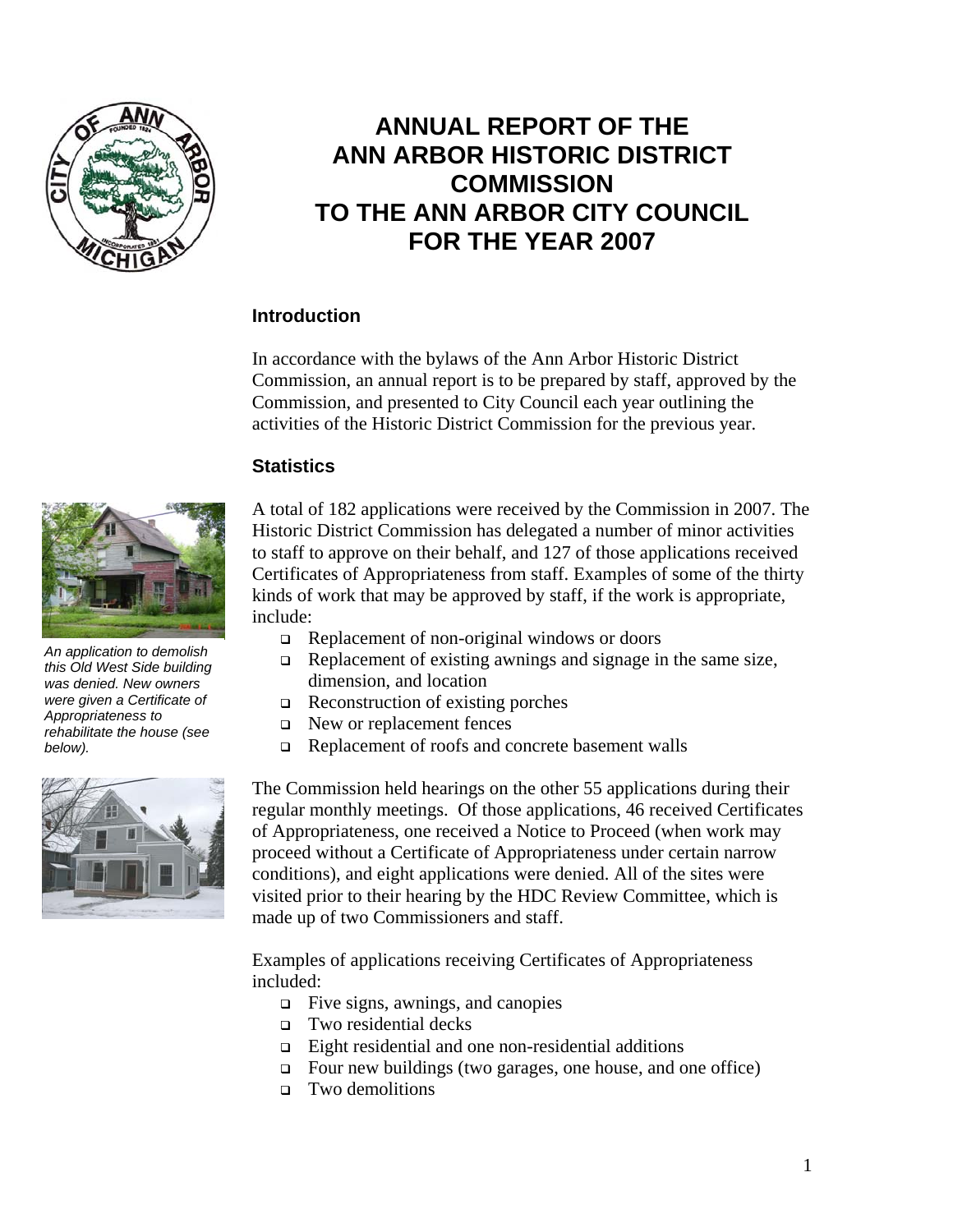

*The Glazier Building at 100 South Main had its historic cornice restored in 2007, with stunning results.* 



The denied applications included:

- Two additions, one of which reapplied with a corrected application and was issued a Certificate of Appropriateness
- $\Box$  An exterior stair, which reapplied with a corrected application and was issued a Certificate of Appropriateness
- $\Box$  Three applications to remove original windows which were determined to be repairable
- $\Box$  One egress window which was installed without prior HDC review or building permits
- Additional parking spaces in a residential rear yard

## **Awards**

Each year during May (National Preservation Month), the Historic District Commission presents Historic Preservation Awards to property owners who have shown dedication to preservation by rehabilitating or maintaining their historic property. The Ann Arbor Historic District Commission's 2007 awards were presented by Mayor John Hieftje during the May 7, 2007 City Council meeting. A reception for award recipients followed in the Kempf House.

### *Rehabilitation Awards*

Rehabilitation Awards recognize substantial work which returns a property to a state of utility through repair or alteration. The work facilitates contemporary needs but respects the features of the property which are significant to its historic and architectural values.

# **Award to: 211 N. Fourth LLC For: Kayser Block, 209-211 North Fourth Avenue**

Built in 1899, this property had a strong connection with African-Americans and the Colored Welfare League in Ann Arbor. It was the former home of an adult bookstore and now houses a shoe store and a mattress store. It has been rehabilitated with a new storefront and two apartments in the upper floors. The rehabilitation is respectful of the original building and joins its neighbors in maintaining the ambience in the Fourth/Ann Historic District.



# **Award to: Lana Hawkins For: Ulrich Phillips House, 1910 Hill Street (1940 Cambridge)**

In 1914 this house was designed by Emil Lorch, dean of the UM Architecture School, for History Professor Ulrich B. Phillips, who was widely known for his study of slavery in the United States. It had a Cambridge Street address until 1940 when Engineering Professor G.G.



2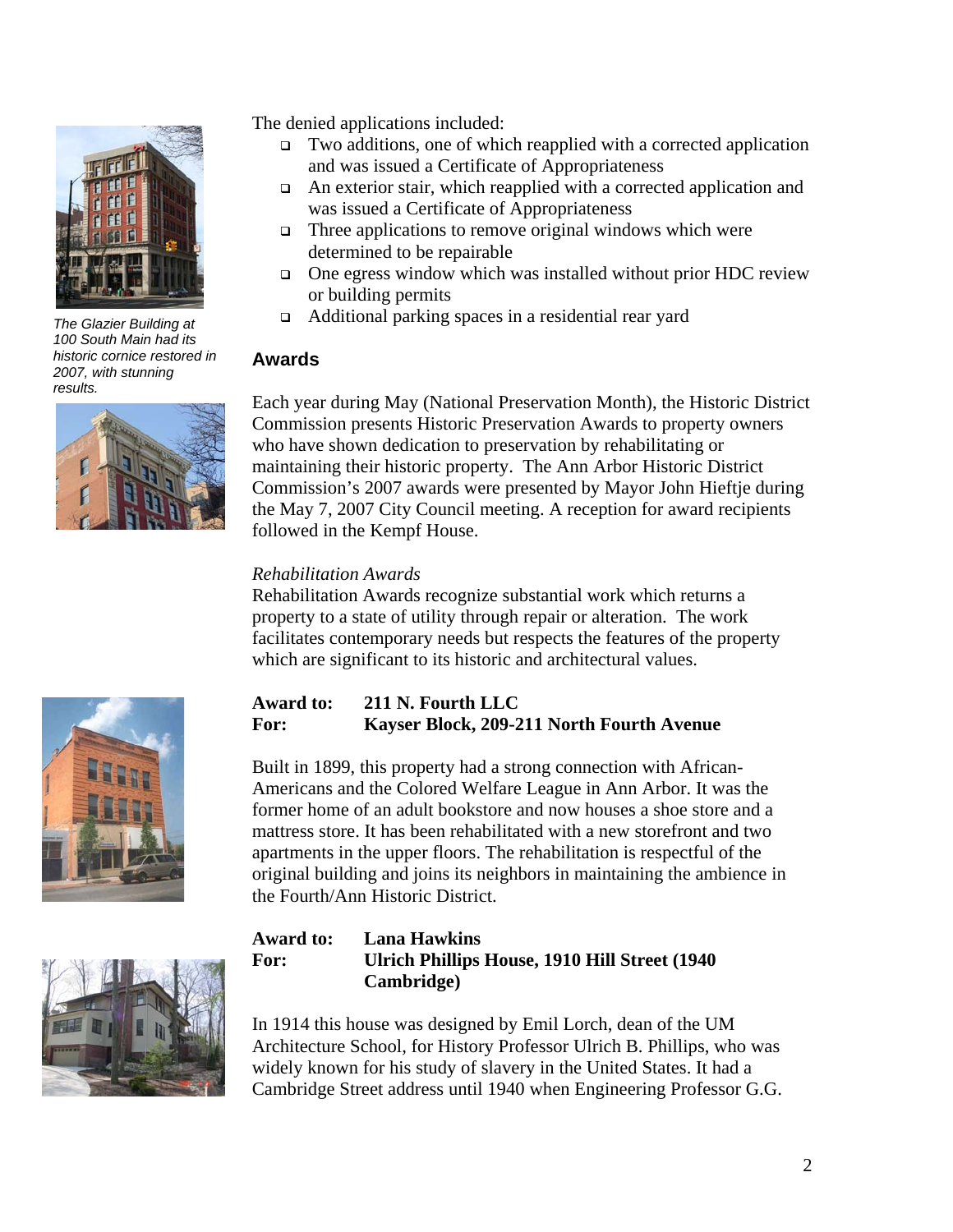Brown (known as Gas Brown) enclosed the open porch with casement windows and reoriented the house to Hill Street, which prompted the address change. Later a fraternity and the Corntree Co-op, it fell into disrepair over the years. New owner Lana Hawkins has restored it as a single-family house, removed a deteriorated 1970s solar collector, put on a new roof, and engaged paint expert Rob Schweitzer for advice on period paint colors. Using Lorch's original designs at the Bentley Library, she redesigned the lean-to porch facing Cambridge. Now a former neighborhood eyesore has once again become an asset to the Oxbridge neighborhood.

## **Award to: Thomas and Kelly Fitzsimmons For: David Malloy House, 608 North Main Street**

This house, built by David Malloy (who owned a harness shop on East Ann Street) in 1898, was Ozone House for runaway teens from 1977 to 2001. When the current owners purchased it in 2001, they removed the asbestos-shingle siding, added an addition in the rear, and returned it to single-family use. They also built a matching garage and restored the front and side porches.

# **Award to: Elizabeth Lindsley and John Ballard For: 731 South Seventh Street**

This 1885 house, a typical German worker's home of the  $19<sup>th</sup>$  century, was on the Old West Side Homes Tour in 2006 to showcase the careful remodeling job done by the current owners over the past 10 years. Within the original footprint, almost everything on the interior was upgraded, while on the exterior the clapboard siding was restored and the original porch was added back using historic photos.

### *Preservation Awards*

Preservation awards are given to owners who have maintained superior maintenance and repair of a significant property to preserve its essential historical, cultural or architectural value for a period of 10 years or more.

| <b>Award to:</b> | <b>Anthony Ramirez and Mary Ivers</b>     |
|------------------|-------------------------------------------|
| For:             | <b>Keating House, 920 East Ann Street</b> |

This 1866 upright and wing in the Old Fourth Ward Historic District still has its original clapboard siding and 19<sup>th</sup> century windows. It has been preserved and maintained for over 10 years by owners Tony Ramirez and Mary Ivers, who recently added a standing seam metal roof in keeping with the historic character of the property. The Keating family, who built the house, published the 1872 Ann Arbor City Directory and also a well know professional medical journal, the *Physician and Surgeon.* The last



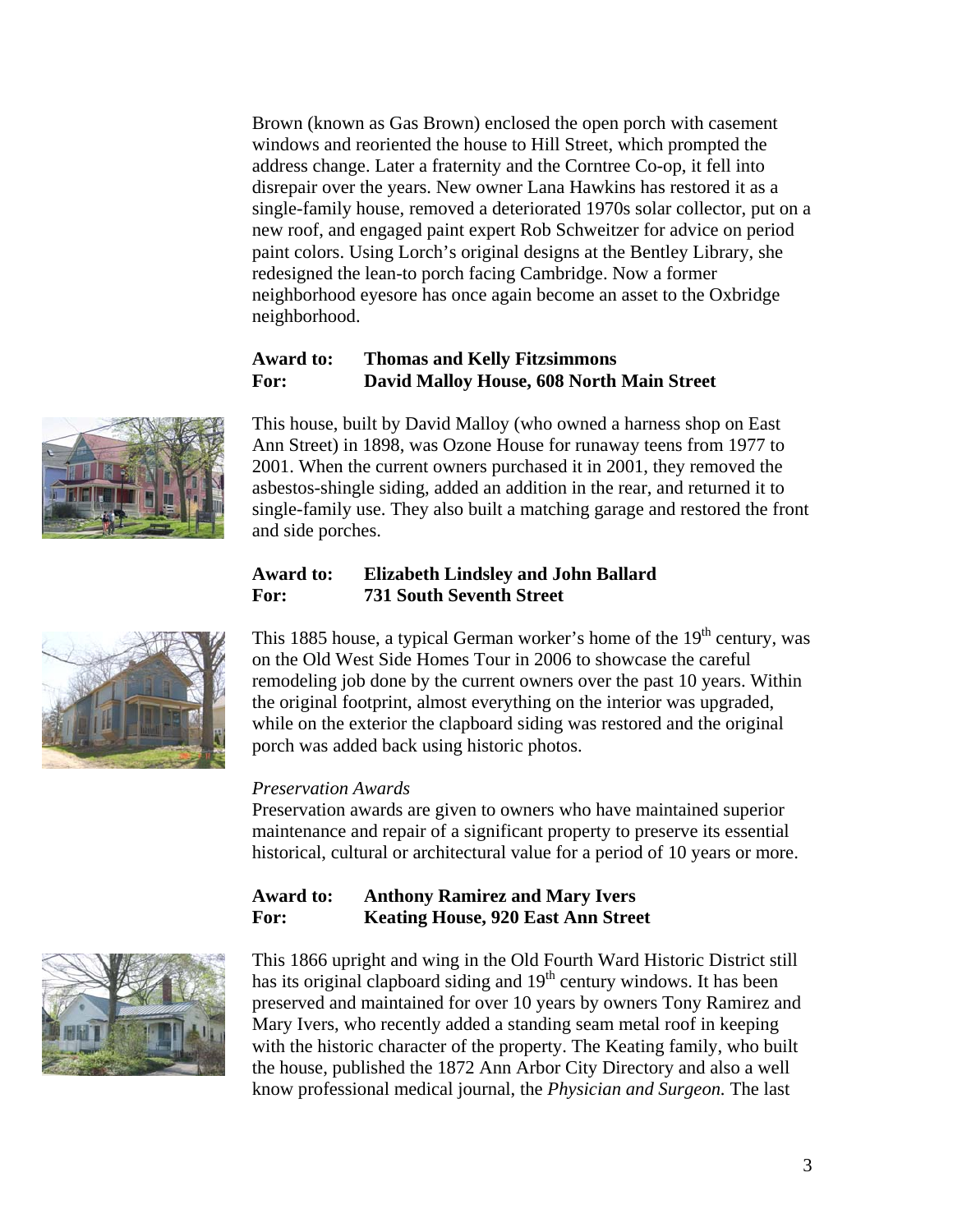surviving Keating descendant lived in the house until 1971, after which it became a rental property. It is once again owner-occupied, which is unusual in this predominantly student-rental neighborhood.

# **Award to: University Reformed Church For: Edna Allen House, 928 East Ann Street**



Originally the Edna Allen residence, this house in the Old Fourth Ward Historic District was constructed in 1908. From 1920-1961 it was the home of Mrs. Marie Balser, widow of Charles, and her children. It has been owned by the church since 1967 and used for a variety of their outreach projects. In the 1980s, the church wanted to add vinyl siding and instead was aided by the HDC in finding a proper paint and paint system, which has held up for twenty years.

# **Award to: Stephen and Ellen Ramsburgh For: Daniel Zimmerman House, 1503 Cambridge Road**



This Georgian style home, built in 1902, has been lovingly preserved and maintained by the current owners for over 10 years. Note the symmetrical Georgian plan of red brick with traditional white trim and green shutters. The entry is a simple Colonial Revival with square porch supports, all of which are original. The house was constructed for Daniel F. Zimmerman, a partner in Zimmerman and McOmber, loan agents. The builder was Eugene Hall, who lived nearby at 1430 Cambridge.





This small vernacular Queen Anne house is an excellent example of preservation. The original windows and clapboard siding have been retained and maintained. The Agar Trust, which has owned it since 1995, also owns the house to the west at 529 Cherry Street. This house can be traced back as far as 1892 when it was occupied by George Groh, a railroad car inspector for the Michigan Central Railroad. The Groh family continued to live here until World War I.



## **Award to: Barbara Levin Bergman For: Wells Bennett House, 2045 Geddes Avenue**

This home was built in 1953 and designed by Wells Bennett, then dean of the UM School of Architecture. It is in the International Style and has been well maintained by current owner Barbara Bergman who purchased the property with her late husband, Reuben, in 1980. A 1980s kitchen addition blends seamlessly with the original. A renewed appreciation of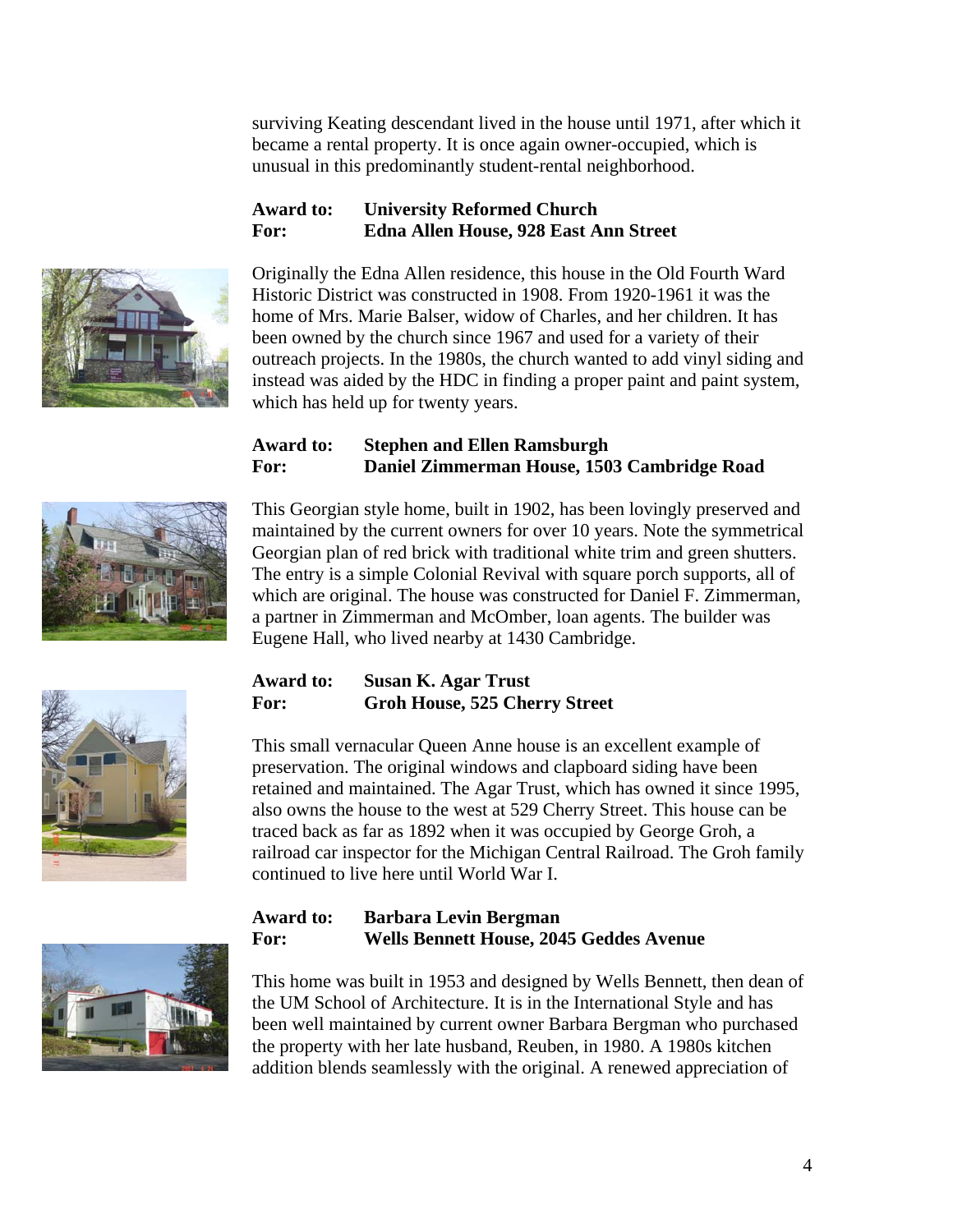"mid-century modern" buildings is now a major trend all over the United States. We are fortunate to have such a wonderful example of this style.

## **Award to: Maureen J. Barrett For: Emma Lowrey House, 848 East University Avenue**



This is a wonderful example of an Arts and Crafts house and has been kept in meticulous condition by its current owner. It was built in 1912 for Mrs. Emma Lowrey, a widow. In the 1960s it was the home of beloved English Professor Austin Warren and his wife, Antonia. Mrs. Barrett purchased it in 1991 and has maintained its historical qualities, including its unusual roof materials, detailing, and stone work, in pristine condition.

#### *Adaptive Reuse Awards*

Adaptive reuse awards recognize those resources that have been successfully reused in another manner than their original purpose.

#### **Award to: Morningside Ann Arbor LLC For: King-Seeley Factory, 315 Second Street [formerly 315 S. First]**



This former factory, built in 1928 and 1939 in the Old West Side Historic District, has been converted into condominiums and has given new residential life to a former industrial space. A new addition, approved by the HDC, replaced the oldest building on the site (a former tannery dating to the 1860s), which was judged unsalvageable. The new addition harmonizes nicely with the old, and this project, known as Liberty Lofts, has greatly added to housing density downtown.

### *Special Merit Awards*

Special Merit awards are given to unusual or specific historic preservation activities that are neither rehabilitation, adaptive reuse, nor preservation maintenance.

### **Award to: First Martin Corporation For: Staebler and Son Coal and Coke Company Trestle, 201 Depot Street**



First Martin Corporation has preserved the remains of Staebler and Son Coal and Coke Company's railroad trestle siding. Michael Staebler began his coal business in 1885 at his Germania Hotel (now the Earle Restaurant) on the corner of Washington and Ashley. By 1908 he had a yard on Depot Street next to the railroad. When First Martin constructed its new building at this site, it not only preserved the historic trestle, but also found a 1950s Detroit and Mackinac coal car from Durand, Mich., to sit on top of the tracks.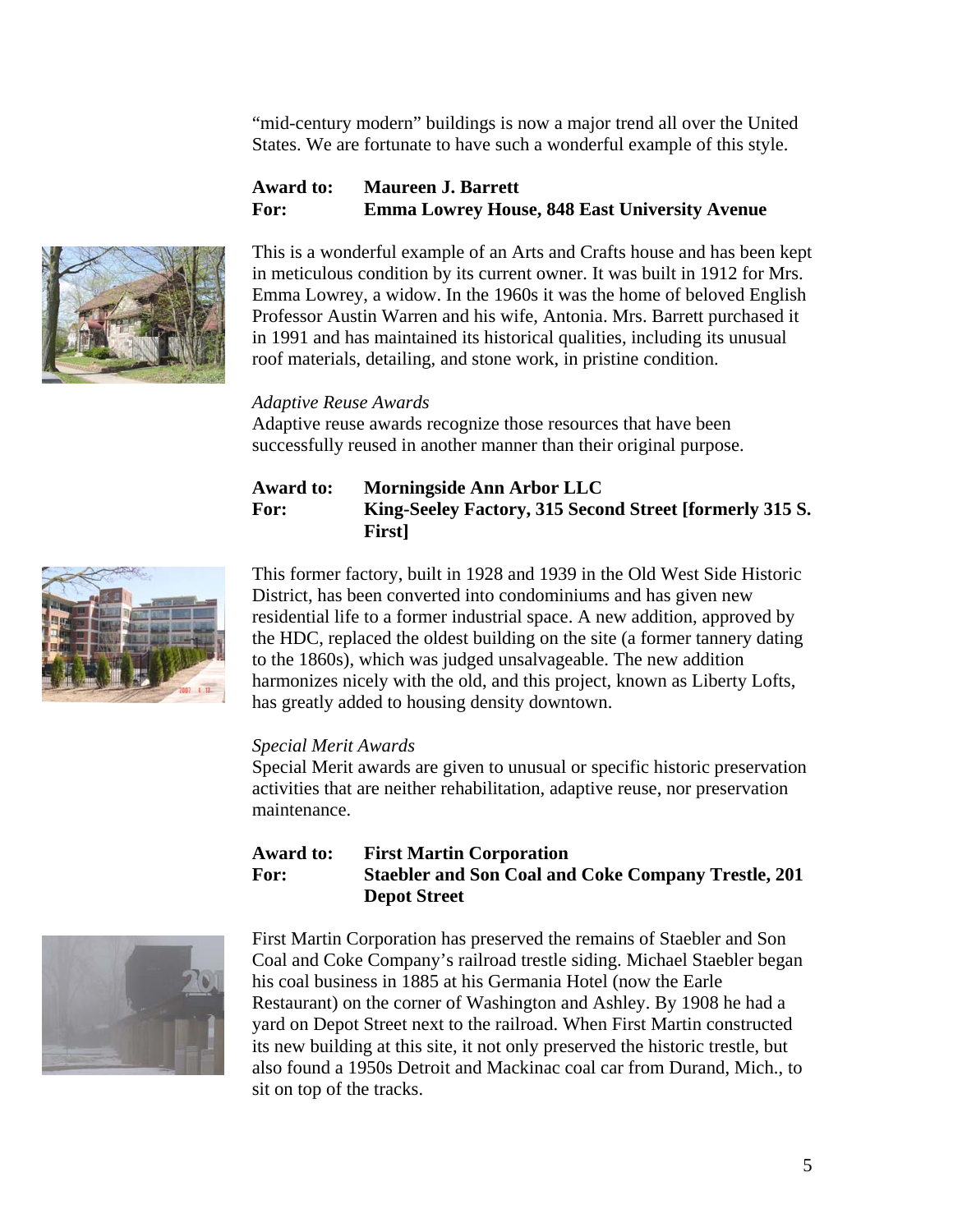#### **Award to: McKinley Associates Inc. For: Albert Polhemus House, 1528 Pontiac Trail (formerly at 411 East Washington Street)**



This award is to McKinley Associates for moving the historic 1848 Albert Polhemus House to 1528 Pontiac Trail in late 2006. The house moving was a well-attended community event and sparked a great outpouring of interest. This building had been protected as an Individual Historic Property, but lost that protection in 2001. McKinley set an excellent example in its determination to save the house by moving it from downtown to an appropriate older residential neighborhood.

#### *Centennial Awards*

Centennial Awards are given to businesses and organizations which have been in Ann Arbor for at least 100 years.

#### **Award to: Mark Hodesh and Margaret Parker For: Hertler Brothers (Downtown Home and Garden), 210 S. Ashley**



Brothers Gottlob, George and Herman Hertler purchased George Mann's horse barn (built in 1899) and organized their business as Hertler Brothers in 1906. In the late 1970s, they sold the business to Mark Hodesh who adapted it into a popular downtown destination. It remained as Hertler's until the 1990s, when Hodesh and his artist wife, Margaret Parker, returned from Maine to run the business. They had to relinquish the Hertler's name to the previous tenant, but they were able to rebuild the business and make it even more popular. Hodesh notes in his newsletter: "We work hard, [and] draw strength from our tradition of knowledgeable full-service staff and useful, durable products. For us, it's always been about the "old way", and that mantra has helped us adapt to the times without losing our soul."

#### **Award to: University of Michigan For: The Nichols Arboretum and Matthaei Botanical Gardens**



In February 2007, the centennial of the "Arb", a 123-acre park, was celebrated and an exhibit was mounted in the Reader Center. It began in 1907 when Walter and Esther Nichols donated a large tract of rolling farmland to the University. This was supplemented by land donated by Botany Professor George P. Burns, Ann Arbor city parkland, and land donated to the city by Alex Dow of Detroit Edison. This exhibit featured both the history of the "Arb" and of Matthaei Botanical Gardens, which was also established in 1907.